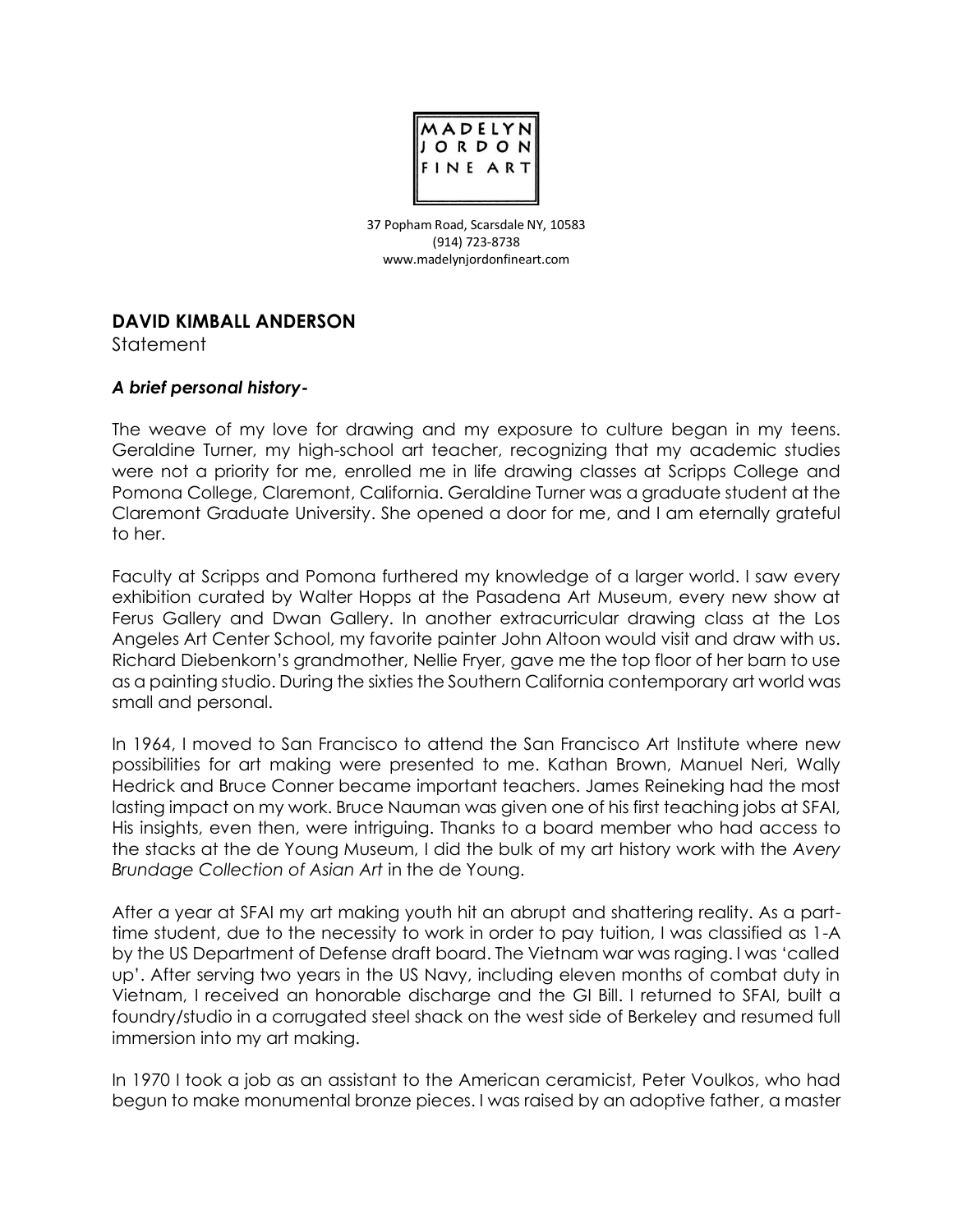machinist who taught me metal fabrication at an early age. The assistantship with Voulkos was a fit. During my two-year tenure with Voulkos, I was privileged to enjoy visits to my studio by contemporary curators and gallerists from both coasts. Here are two career consequences of those studio visits:

1973, first solo museum exhibition, San Francisco Museum of Contemporary Art, director Henry Hopkins.

1975, inclusion in the Whitney Biennial, curators Marcia Tucker and James Monte.

## *About my studio practice-*

The continuing contexts for my work are: a 1971 vivid and telepathic encounter with unidentified extraterrestrial life that physically manifested as a sequence of lights in a night sky and as an enormous luminous disc at close range; a private invitation and subsequent attendance in late summer, 1976, to the *Snake Dance* at Hotevilla-Bacavi, Hopi, Arizona; my profound experience in 2007 sitting knee to knee with His Holiness the 14<sup>th</sup> Dalai Lama for forty-five minutes; and my ongoing appreciation for the work of others.

I consider each of the above experiences to be a generous gift of *The Divine*. Each event constitutes an occurrence of transmission. Julian Lucas writes in his article, "Structure and Flow", *The New Yorker*, January 18, 2021, about the artist El Anatsui, "To most, his work is simply beautiful, with transcendent aspirations." I like to think my work embodies these same characteristics.

In 2015 David Chickey, founder and senior designer at Radius Books, Santa Fe, asked to publish a book on my work from 1969 through 2017. I questioned him on the fact that I allow my work to meander, thinking my work would appear as a scattershot of disparate indulgences. He assured me that within my nearly fifty years of continual art making, there is a clear thread.

About the meandering, in and out of bodies of work. Some bodies of work reside in the transcendental. *Temple Entrance/Offering Box*, *Cedar Pole*, *Pewter Cup*, *Smoke Sutra* and the 1969 *Hydrogen* and *Nitrogen,* for example. Others are postcards really, snapshots from road trips. The body of work titled *Ranchland* documents utility structures on vast sections of grazing land in Utah, Wyoming, Colorado and New Mexico. The body of work *Transport* reveals my fondness for steel railcars and a visual romance associated with the American western landscape. *Metro North*, an ongoing body of work, dives deep into my emotional world. I have immediate genetic roots in New York and Connecticut. When I am east, I stay in Hastings-on-Hudson in Westchester County. I ride the Metro North Harmon/Croton line regularly, to and from the city. The landscape outside both sides of the train is rich and informs much of my work. The river and the bridges are breathtaking, but I also love the gritty side, the underbelly of Yonkers and the Bronx. The trash, the abandoned furniture, appliances and automobiles, the grit and the mundane can be quite beautiful. My *Metro North* work also combines both my curiosity about my genealogy as well as my interest in New England history. Regarding work referencing deep space, I am not an astronomer, but I can easily lose sense of time staring at a night